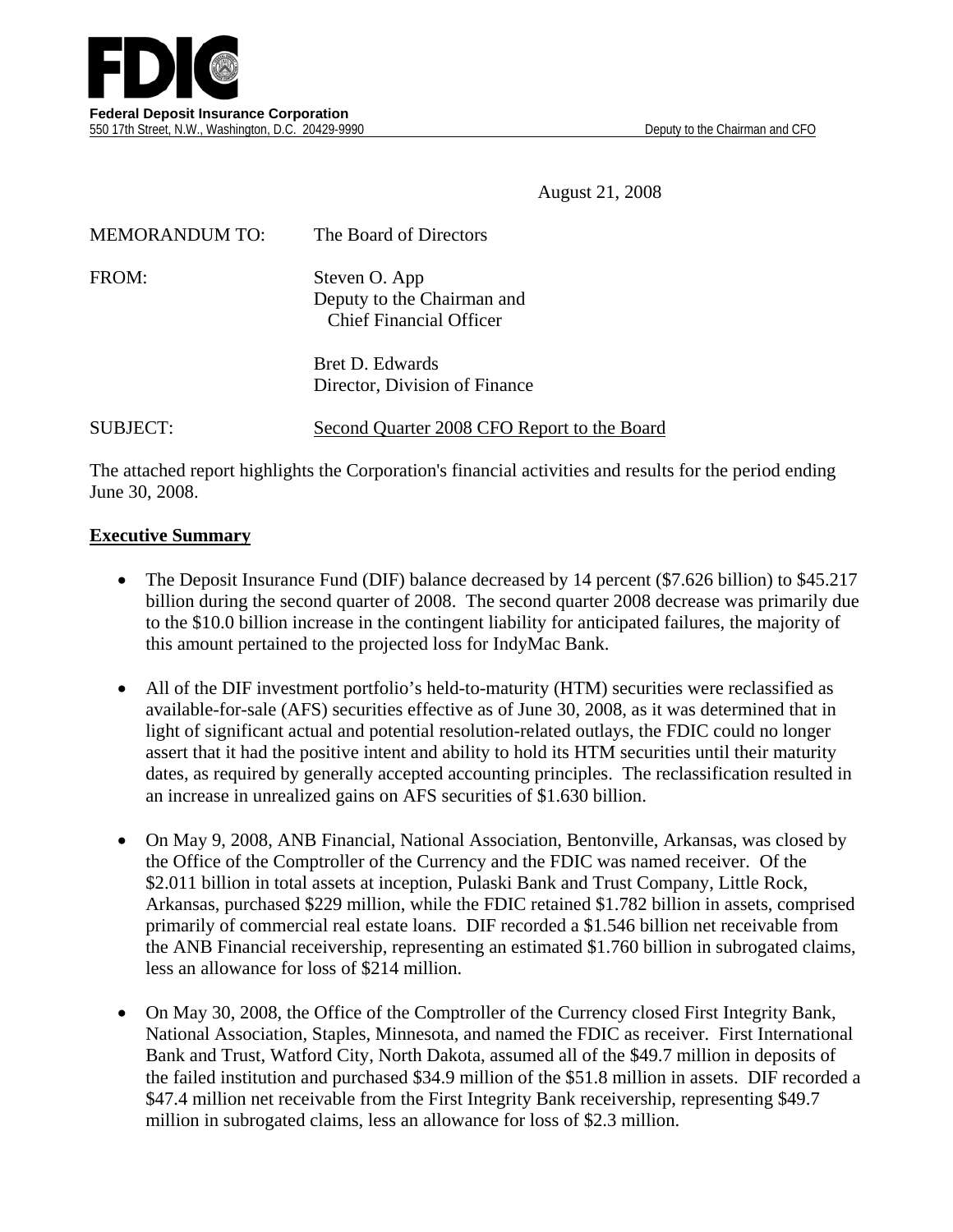• For the six months ending June 30, 2008, expenditures related to the Corporate Operating and Investment Budgets ran below budget 5 percent and 2 percent, respectively. The variance with respect to the Corporate Operating Budget expenditures was primarily the result of lower spending for contractual services in both the Ongoing Operations and Receivership Funding components of the budget through the second quarter. Detailed quarterly reports are provided separately to the Board by the Capital Investment Review Committee (CIRC).

The following is an assessment of each of the three major finance areas: financial statements, investments, and budget.

|                          | <b>Trends and Outlook</b>                                                                   |
|--------------------------|---------------------------------------------------------------------------------------------|
| <b>Financial Results</b> | Comments                                                                                    |
| I. Financial             | The DIF decreased by 14% (\$7.626 billion) to \$45.217 billion during<br>$\bullet$          |
| <b>Statements</b>        | the second quarter. The primary reason for the decrease was a \$10.0                        |
|                          | billion increase in the contingent liability for anticipated failures. This                 |
|                          | increase was partially offset by an increase in the unrealized gains of                     |
|                          | \$1.559 billion, an increase in assessment revenue of \$640 million, and                    |
|                          | an increase in the interest earned on investment securities of \$651                        |
|                          | million. Note that subsequent to June 30, the FDIC experienced three                        |
|                          | bank failures during the month of July - IndyMac Bank, First National                       |
|                          | Bank of Nevada, and First Heritage Bank with total assets of \$32.0                         |
|                          | billion, \$3.9 billion, and \$161 million, respectively. In July, the DIF                   |
|                          | disbursed \$14.5 billion to fund these failures - \$11.5 billion to pay                     |
|                          | insured depositors and \$3 billion to fund the operations of the IndyMac                    |
|                          | Federal Bank conservatorship. The initial loss estimate for these                           |
|                          | failures are: \$8.9 billion for IndyMac Bank, \$820 million for First                       |
|                          | National Bank of Nevada, and \$42 million for First Heritage Bank.                          |
|                          |                                                                                             |
| <b>II.</b> Investments   | DIF investment portfolio's amortized cost (book value) decreased by<br>$\bullet$            |
|                          | \$41 million or 0.08 percent during the first half of 2008, and totaled                     |
|                          | \$50.428 billion on June 30, 2008. At quarter end, the DIF portfolio's                      |
|                          | yield was 4.44 percent, down approximately 28 basis points from its                         |
|                          | December 31, 2007, yield of 4.72 percent. A large factor behind this                        |
|                          | decline was securities totaling just over \$5 billion, with a high weighted                 |
|                          | average yield of 5.48 percent, matured during the first half of the year.                   |
|                          | During that period, staff deferred purchases of conventional Treasury                       |
|                          | securities in light of expected and potential resolution funding needs as                   |
|                          | well as depressed Treasury yields. All available funds were invested in                     |
|                          | overnight investments. At quarter end, overnight investments totaled                        |
|                          | \$9.255 billion, or about 17.4 percent of the total portfolio as measured                   |
|                          | by market value. During the first half of the year, overnight                               |
|                          | investments averaged about 2.38 percent on a bond equivalent yield                          |
|                          | basis. However, on June 30, 2008, overnight investments had a bond                          |
|                          | equivalent yield of 1.74 percent. Thus, the DIF portfolio's lower                           |
|                          | average yield at quarter end reflects a large amount of previously high                     |
|                          | yielding Treasury securities now being invested in lower yielding<br>overnight investments. |
|                          |                                                                                             |
|                          |                                                                                             |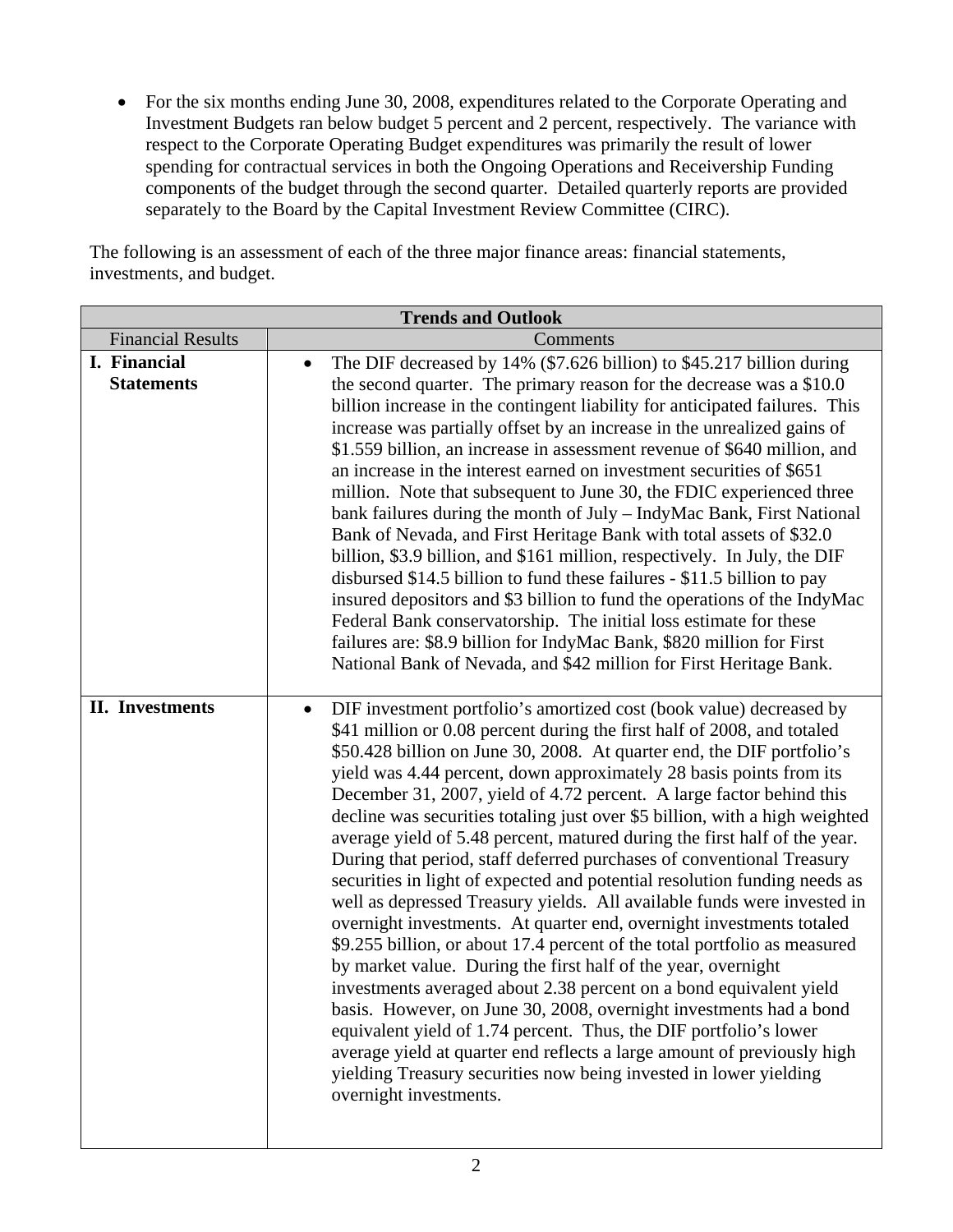|                          | <b>Trends and Outlook</b>                                                                                                                                                                                                                                                                                                                                                                                                                                                                                                                                                                                                                                                                                                                                                                                                                                                                                                                                                                                                                                                                                                                                                                                                                                                                                                                                                                                                                                                                                                                                                                                                                             |
|--------------------------|-------------------------------------------------------------------------------------------------------------------------------------------------------------------------------------------------------------------------------------------------------------------------------------------------------------------------------------------------------------------------------------------------------------------------------------------------------------------------------------------------------------------------------------------------------------------------------------------------------------------------------------------------------------------------------------------------------------------------------------------------------------------------------------------------------------------------------------------------------------------------------------------------------------------------------------------------------------------------------------------------------------------------------------------------------------------------------------------------------------------------------------------------------------------------------------------------------------------------------------------------------------------------------------------------------------------------------------------------------------------------------------------------------------------------------------------------------------------------------------------------------------------------------------------------------------------------------------------------------------------------------------------------------|
| <b>Financial Results</b> | Comments                                                                                                                                                                                                                                                                                                                                                                                                                                                                                                                                                                                                                                                                                                                                                                                                                                                                                                                                                                                                                                                                                                                                                                                                                                                                                                                                                                                                                                                                                                                                                                                                                                              |
|                          | Conventional Treasury market yields increased dramatically during the<br>$\bullet$<br>second quarter of 2008, with the two-year Treasury note posting the<br>most significant increase. The yield increases appeared to reflect a<br>number of factors, including concerns over potentially accelerating<br>inflationary pressures and rising inflation expectations, an unwinding of<br>so-called flight-to-quality trades as the recent financial market turmoil<br>appeared to have mitigated, and a strong consensus opinion that the<br>Federal Reserve is at or near the end of its easing cycle. During the<br>third quarter of 2008, Treasuries are expected to be volatile as market<br>participants gauge whether financial market turmoil is subsiding,<br>inflation is a concern, and the Federal Reserve might begin raising<br>interest rates, prompting Treasury prices to fall; or the market turmoil is<br>not subsiding and has the potential to get worse, prompting further<br>flight-to-quality Treasury price rallies.<br>At the end of the second quarter of 2008, the DIF portfolio's AFS<br>securities (including all securities that were previously classified as<br>HTM) had unrealized gains of \$2.045 billion. Market consensus<br>expectations are for Treasury yields to gradually rise over the last half<br>of 2008 and into 2009, which would likely reduce these unrealized<br>gains. However, regardless of changes in yields, existing net unrealized<br>gains will be reduced due to the passage of time (that is, any unrealized<br>gains or losses vanish as AFS securities approach their maturity dates). |
| <b>III.</b> Budget       | Approximately \$492 million was spent in the Ongoing Operations<br>component of the 2008 Corporate Operating Budget, which was \$25<br>million (5 percent) below the budget for the six months ending June 30,<br>2008. The Outside Services - Personnel expense category was<br>approximately \$16 million below its year-to-date budget, and the<br>Salaries and Compensation category was \$7 million below its year-to-<br>date budget. Together, these two categories represented 94 percent of<br>the total Ongoing Operations variance.<br>Approximately \$27.6 million was spent in the Receivership Funding<br>component of the 2008 Corporate Operating Budget, which was \$2.8<br>million (9 percent) below the budget for the six months ending June 30,<br>2008. Spending during the second quarter was significantly greater<br>than in the first quarter as activities and equipment purchases were<br>accelerated in preparation for expected increases in receivership and<br>resolution activity.<br>Authorized staffing increases since the beginning of the year directly<br>$\bullet$<br>relate to the increased receivership and resolution activity and elevated<br>examination workload. Most of the authorized staffing increase is for<br>hiring non-permanent staff. This trend is likely to continue into the $2nd$<br>half of 2008.                                                                                                                                                                                                                                                                                      |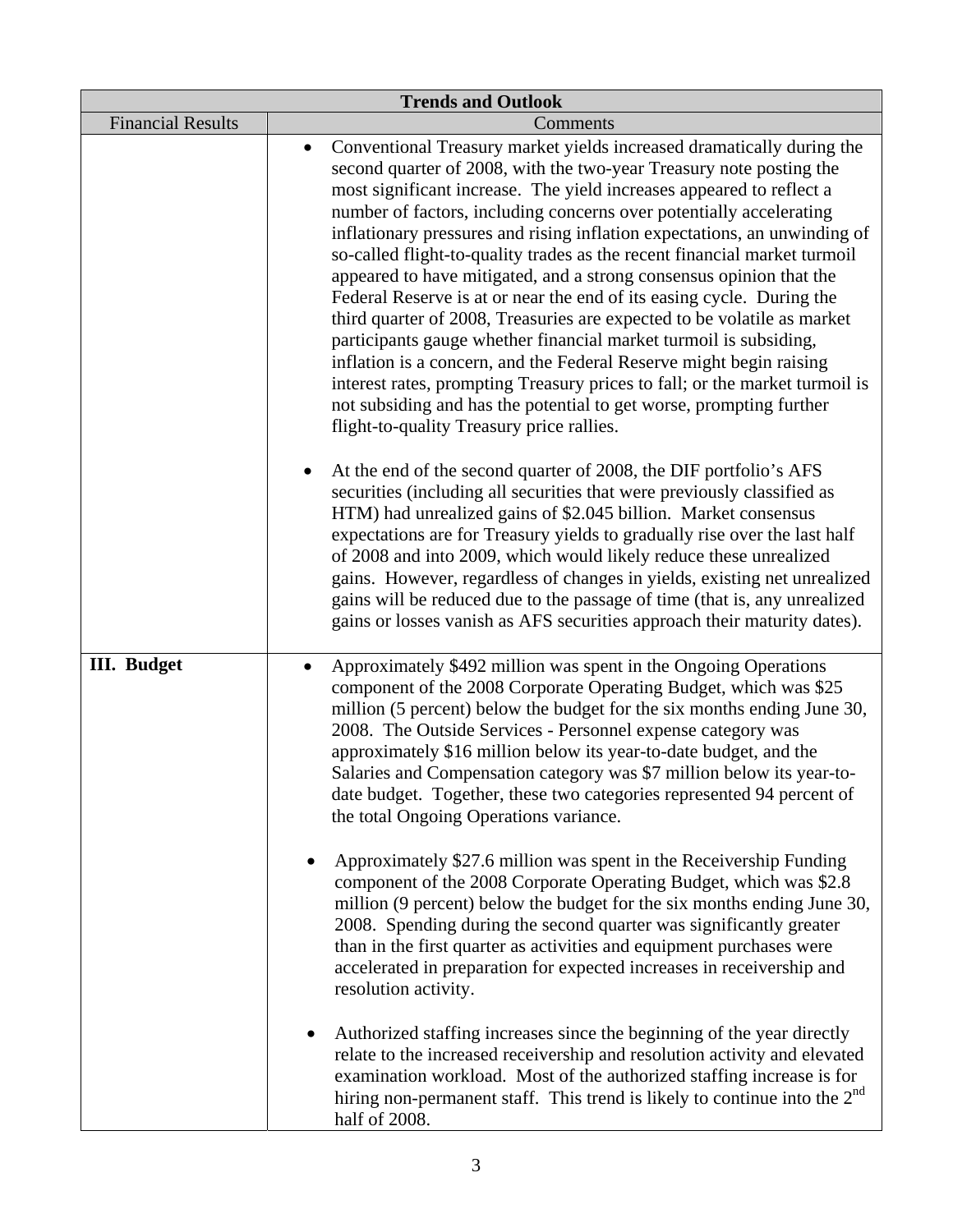## **I. Corporate Fund Financial Statement Results** (See pages 9 – 10 for detailed data and charts.)

#### **Deposit Insurance Fund (DIF)**

- For the six months ending June 30, 2008, DIF reported a comprehensive loss of \$7.196 billion compared with comprehensive income of \$1.062 billion for the same period last year. This \$8.258 billion year-over-year decrease was primarily due to a \$10.822 billion increase in the provision for insurance losses, partially offset by a \$1.767 billion increase in the unrealized gain on available-for-sale investments and an \$854 million increase in assessment revenue.
- The provision for insurance losses was \$10.746 billion at June 30, 2008, compared with a negative \$76 million for the comparable period in 2007. Approximately 82% of this change, (\$8.9 billion of the \$10.822 billion) resulted from the contingent loss reserve estimate recorded in the second quarter for IndyMac Bank.
- The unrealized gain on AFS securities was \$1.686 billion as of June 30, 2008, compared with an unrealized loss of \$81 million at June 30, 2007. The major reason for this increase was a \$1.630 billion cumulative adjustment made in June 2008 to mark all previously designated HTM securities to market. Management determined that the FDIC could no longer assert that it had the positive intent and ability to hold these securities to maturity as they might be sold in response to a liquidity need. All DIF investments are now shown on the financial statements at fair market value.
- Assessment revenue was \$1.088 billion as of June 30, 2008, compared with \$234 million for the same period last year. The continuing increase in assessment revenue reflects the declining balance of one-time assessment credits available. DIF collected \$455 million in assessments for first quarter 2008 insurance coverage which was \$13 million higher than the estimate recorded at the end of the first quarter 2008. DIF also recorded a \$627 million receivable for estimated net assessments due from insured institutions for second quarter 2008 insurance coverage.

## **FSLIC Resolution Fund (FRF)**

• FRF's net income was \$14 million for the second quarter of 2008 compared to a \$55 million loss incurred during the first quarter. The additional income resulted primarily from an increase of \$16 million in interest on U.S. Treasury obligations and a recovery of \$10 million in tax benefits, offset by a \$14 million increase in the provision for losses.

## **II. DIF Investment Results** (See pages  $11 - 12$  for detailed data and charts.)

- The amortized cost (book value) of the DIF investment portfolio decreased by \$41 million or by 0.08 percent—from \$50.469 billion on December 31, 2007, to \$50.428 billion on June 30, 2008. The DIF portfolio's market value increased by \$95 million or by 0.18 percent, from \$52.378 billion on December 31, 2007, to \$52.473 billion on June 30, 2008.
- The DIF investment portfolio's total return for the first half of 2008 was 2.659 percent, approximately 30 basis points more than its benchmark, the Merrill Lynch 1 - 10 Year U.S. Treasury Index (Index), which had a total return of 2.362 percent during the same period. Despite the DIF portfolio's large cash balance, which acted as a drag on total return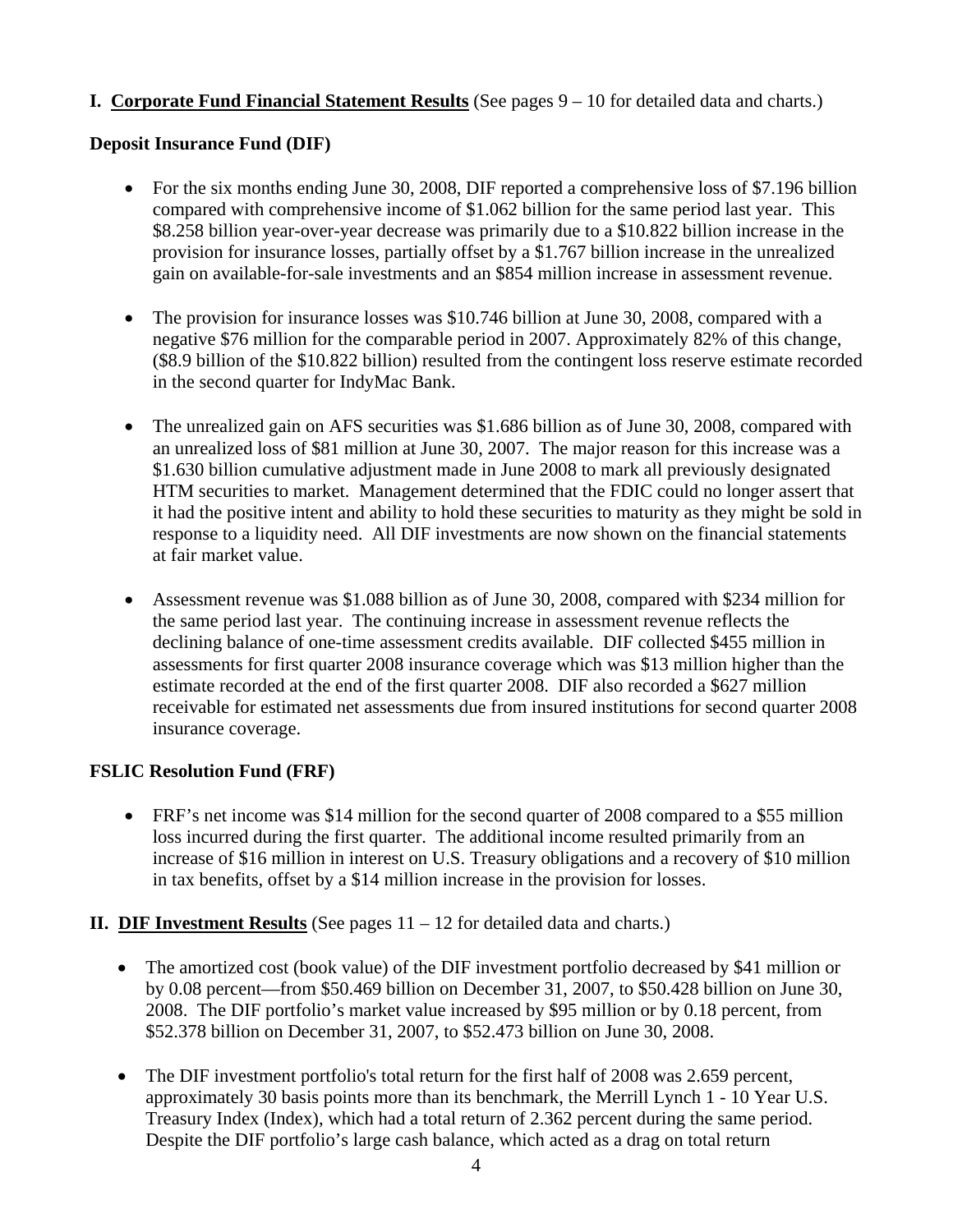performance, the DIF portfolio's Treasury Inflation-Protected Securities (TIPS) had significantly higher returns than the Index's conventional Treasury securities, hence the overall portfolio outperformance.

• During the second quarter of 2008, consistent with the approved quarterly DIF portfolio investment strategy, staff deferred purchases of Treasury securities in light of expected and potential resolution funding requirements and the comparatively low Treasury yields. On June 30, 2008, the DIF portfolio's overnight investment balance was \$9.255 billion, well above its \$150 million target floor balance.

#### **The Treasury Market**

- During the second quarter of 2008, conventional Treasury yields increased dramatically, with the two-year Treasury note posting the most significant increase. The yield increases appeared to reflect a number of factors, including concerns over potentially accelerating inflationary pressures and rising inflation expectations, an unwinding of so-called flight-to-quality trades as the recent financial market turmoil appeared to have mitigated, and a strong consensus opinion that the Federal Reserve is at or near the end of its easing cycle. During the second quarter of 2008, yields on three-month and six-month T-Bills increased by 41 basis points and 67 basis points, respectively. The two-year note yield, which is also sensitive to actual as well as anticipated changes in the federal funds rate, increased significantly by 104 basis points, again, indicating that the Federal Reserve may be at or near the end of its easing cycle. Intermediatematurity Treasury yields also increased over the course of the quarter. The yield on the fiveyear Treasury note increased by 89 basis points; the yield on the ten-year Treasury note increased by 56 basis points. The conventional Treasury yield curve flattened during the second quarter of 2008; on June 30, 2008, the two-year to ten-year yield curve had a 135-basis point positive spread (compared to positive 183-basis point spread at the beginning of the quarter). Over the past five years, this spread has averaged 92 basis points.
- During the second quarter of 2008, Treasury Inflation-Protected Securities' (TIPS) real yields increased, although generally to a lesser extent than comparable maturity conventional Treasury securities because of rising inflation expectations. For example, the real yield on the five-year TIPS maturing on July 15, 2013, increased by 33 basis points. The real yield on the 10-year TIPS maturing on January 15, 2017, increased by 34 basis points.

#### **Prospective Strategies**

• The current DIF investment strategy calls for placing all net proceeds from deposit insurance assessments, maturing securities, coupon and other interest payments, and receivership dividends into overnight investments in anticipation of possibly needing the funds for resolution activities. (See attached Approved Investment Strategy.)

## **III. Budget Results** (See pages 13 – 14 for detailed data.)

#### **Approved Budget and Staffing Modifications**

Two modifications were made to the 2008 Corporate Operating Budget and/or authorized staffing, in accordance with the authority delegated by the Board of Directors in the 2008 Budget Resolution: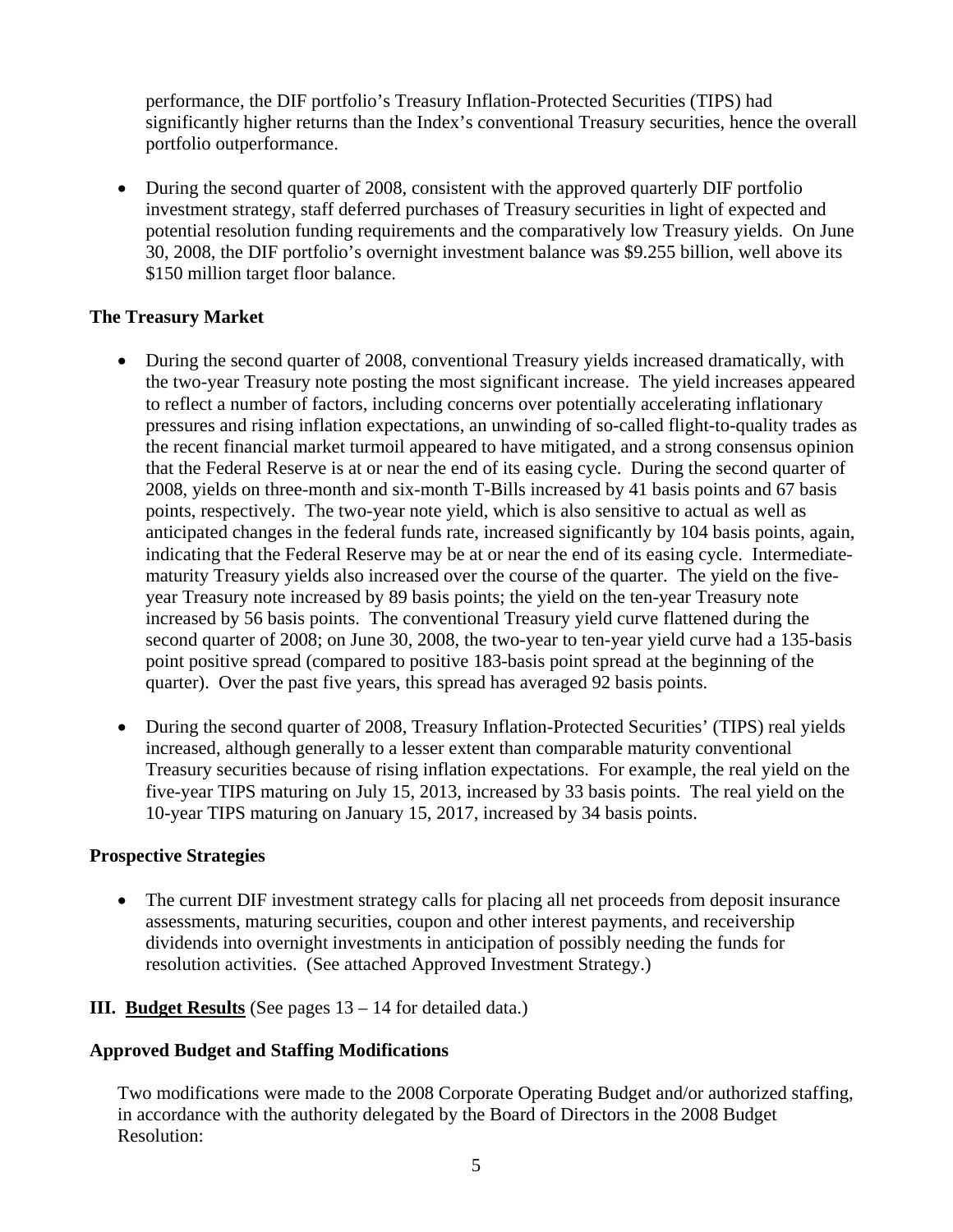#### Corporate Operating Budget

- In April 2008, the Deputy to the Chairman and Chief Financial Officer (CFO) approved the reallocation of budget authority within the Ongoing Operations component of the Corporate Operating Budget to provide the Division of Resolutions and Receiverships (DRR) with an additional \$4,523,308 in Salaries and Compensation for increases in permanent staff to be hired in 2008. As reported last quarter, DRR's 2008 staffing authorization was increased by 39 permanent positions, and DRR was given the authority to hire an additional 11 employees in excess of its 2008 staffing authorization on a temporary basis in anticipation of projected retirements through 2011 ("temporary overhires"). Funds of \$5,455,408 were also reallocated from the Outside Services – Personnel expense category to the Salaries and Compensation expense category in the Receivership Funding component of DRR's 2008 budget, in conjunction with an increase in DRR's 2008 staffing authorization to hire an additional 69 nonpermanent employees. In addition, the CFO approved an increase of \$665,850 for the Office of Public Affairs (OPA) to provide initial funding for the  $75<sup>th</sup>$  Anniversary Deposit Insurance Public Education Campaign. Additional funding is expected to be made available for this campaign later in the year. In order to fund these new requirements, budget authority was reallocated from the unused first quarter budgets for regular salaries and benefits in the Division of Supervision and Consumer Protection and the Legal Division in the amounts of \$3,736,315 and \$1,452,843, respectively.
- In May 2008, the CFO approved the realignment of budget authority among divisions and major expense categories in the Receivership Funding component of the Corporate Operating Budget. The budget adjustment provided funding for the Division of Information Technology in the amount of \$8,030,309 for equipment purchases and contractor support in preparation for an expected increase in receivership and resolution activities. The existing Receivership Funding budget for the Division of Administration increased by \$2,469,691 to support additional facilities needs associated with that same increased level of activity. These increases were completely offset by a \$5,250,000 reduction in the Receivership Funding budgets for Outside Services – Personnel of both the Legal Division and the Division of Receiverships and Resolutions.

## Investment Budget

The 2008 Investment Budget spending projections for the 4C project and the Claims Administration System were increased by \$1,509,926 and \$10,048,475, respectively, following the Board's approval to increase the investment budgets for those projects in June.

## **Spending Variances**

Significant spending variances by major expense category and division/office are discussed below. Significant spending variances for the six months ending June 30, 2008, are defined as those that either (1) exceed the YTD budget by \$2 million and represents more than 3 percent for a major expense category or total division/office budget; or (2) are under the YTD budget for a major expense category or division/office by an amount that exceeds \$3 million and represents more than 5 percent of the major expense category or total division/office budget.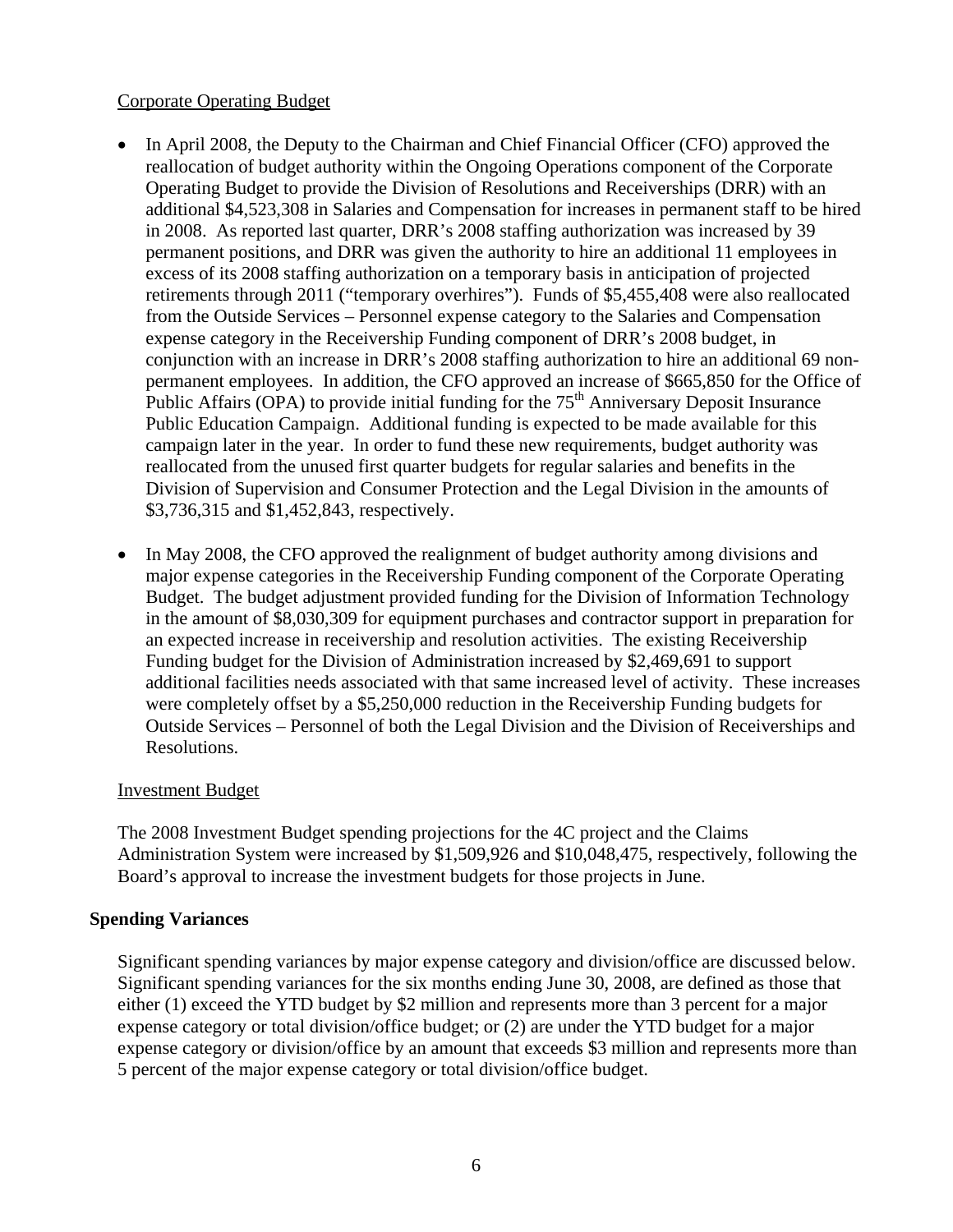## **Significant Spending Variances by Major Expense Category**

#### Ongoing Operations

There were three major expense categories that incurred a significant spending variance through the second quarter in the Ongoing Operations component of the 2008 Corporate Operating Budget:

- Outside Services Personnel expenditures were approximately \$16 million, or 19 percent, less than budgeted. The variance was largely due to delays in planned information technology (IT) projects and lower-than-anticipated spending for IT maintenance and operations. In addition, delays in spending for consumer and community affairs education and outreach programs contributed to the variance.
- Equipment expenditures were approximately \$3 million, or 14 percent, less than budgeted. The variance was largely due to a change in the timing of planned spending for the IT Technical Refresh program. The budget for this program was initially spread evenly throughout the year, but the acquisition plan for the hardware and software purchases was subsequently revised to shift those purchases to the second half of the year. Also contributing to the variance was a temporary delay in purchasing of furniture, fixtures, and equipment in both headquarters and the field.
- Outside Services Other expenditures were approximately \$2 million, or 30 percent, more than budgeted. The variance was due to spending for the FDIC's  $75<sup>th</sup>$  Anniversary Public Education Campaign that exceeded its current budget. As noted above, the CFO plans to reallocate additional funds to this initiative later in the year.

## Receivership Funding

The Receivership Funding component of the 2008 Corporate Operating Budget includes funding for non-personnel expenses that are incurred in conjunction with institution failures and the management and disposition of the assets and liabilities of the ensuing receiverships. Receivership Funding also includes all salary and compensation costs of employees hired on a non-permanent basis for actual or anticipated increases in receivership and resolution activity.

There were two major expense categories in which a significant spending variance occurred through the second quarter in the Receivership Funding component of the 2008 Corporate Operating Budget:

- Outside Services Personnel expenditures were approximately \$3 million, or 17 percent, less than budgeted, primarily due to the limited receivership and resolution activity that actually occurred through the second quarter. With the increased resolution activity in the third quarter, expenditures are expected to significantly increase in this category.
- Equipment expenditures were \$4 million, or 258 percent, greater than budgeted, due to the expedited purchasing of IT equipment in preparation for an anticipated increase in receivership and resolution activity later in the year. Budget was made available for this purpose through reallocation of existing budget authority. These funds were budgeted for later months during the year, resulting in a temporary budget variance.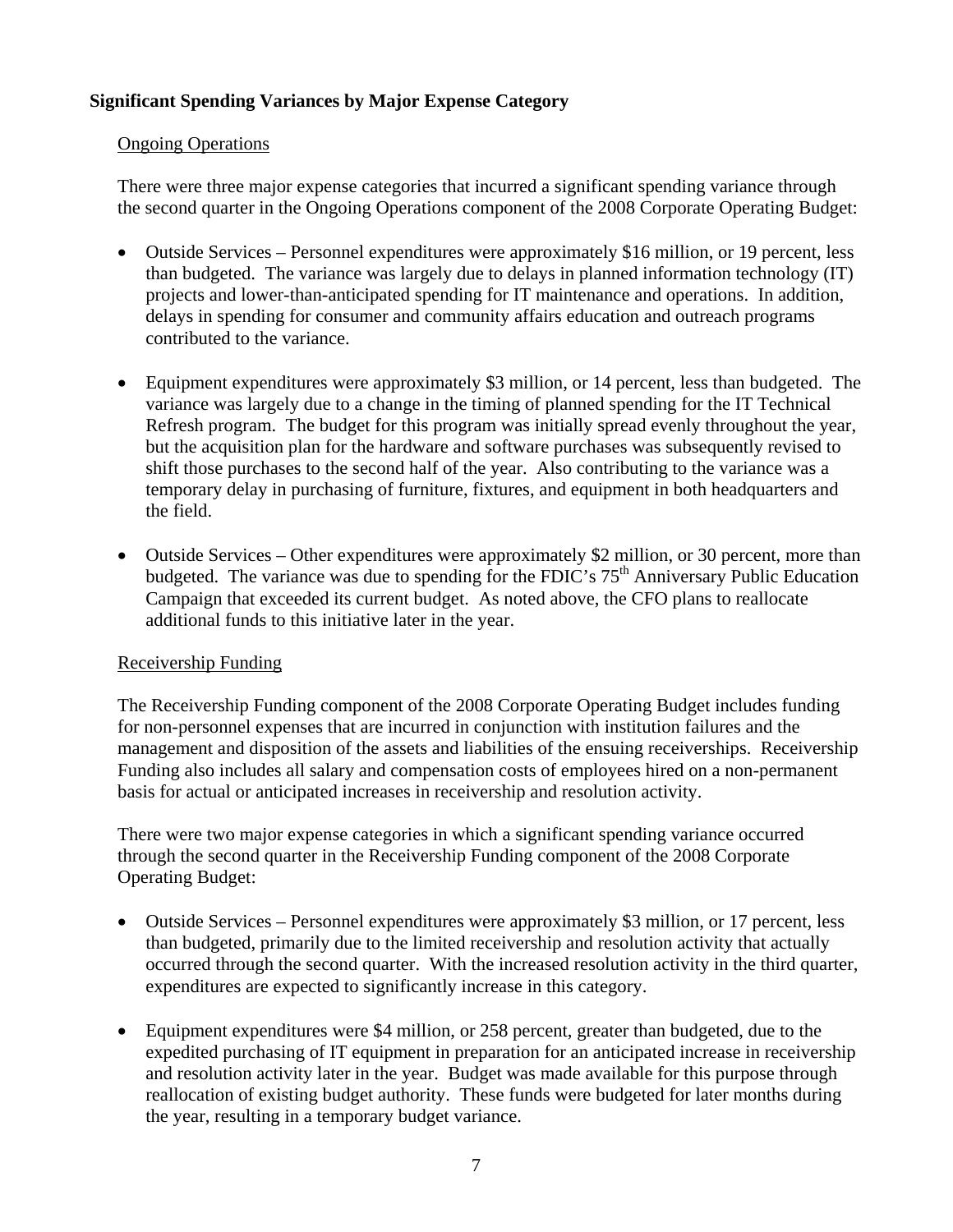## **Significant Spending Variances by Division/Office<sup>1</sup>**

Five organizations had significant spending variances through the end of the second quarter:

• Overall, the Division of Information Technology (DIT) spent approximately \$8 million, or 7 percent, less than budgeted. This was comprised of \$4.5 million in excess year-to-date spending in DIT's Receivership Funding component, which was more than offset by \$12.2 million less spending than budgeted in the Ongoing Operations component of its budget and \$0.3 million under spending for IT Investment projects.

Excess spending in the Receivership Funding area was necessary to procure equipment necessary for an anticipated increase in resolution activity. Under spending in Ongoing Operations included \$8.4 million in outside services personnel, which primarily resulted from delays in development projects due to client refocus on core mission responsibilities. In addition, \$2.5 million of equipment purchases are being deferred until later in the year.

- The Division of Administration (DOA) spent approximately \$7 million, or 8 percent, less than budgeted. The variance of \$3.7 million in Ongoing Operations was attributable to lower net costs for the Student Residence Center (because of increased proceeds derived from outside use of the facility) and lower-than-budgeted spending for contractual services. The \$3.1 million variance in the Receivership Funding component of DOA's operating budget reflected the addition of nearly \$2.5 million during the second quarter for facilities and equipment related to an expected increase in receivership and resolution activity (DOA projects that these funds will be fully expensed by the end of the year).
- DRR spent approximately \$3.6 million, or 8 percent, less than budgeted. The vast majority of this variance, \$3.2 million, relates to the Receivership Funding component of DRR's operating budget and is due to the limited resolution activity that actually occurred through the second quarter. Of the three institutions that failed in the first half of the year, only one, ANB Financial, had assets greater than \$1 billion at the time of failure. The combined assets of the three failures totaled \$2.2 billion. While spending increases have been growing in the Receivership Funding component through the second quarter, more significant costs are expected in the third and fourth quarters as new bank failures occur and resolution activities increase–three institutions failed in July with assets totaling over \$36 billion.
- The Division of Insurance and Research spent approximately \$3 million, or 17 percent, less than budgeted. The majority of this variance was due to vacant budgeted positions and lowerthan-budgeted spending for the Central Data Repository.
- The Executive Support Offices spent approximately \$2 million, or 25 percent, more than budgeted. This variance was due to spending for the FDIC's 75<sup>th</sup> Anniversary Public Education Campaign that exceeded OPA's current budget.

 $\overline{a}$ 

<sup>&</sup>lt;sup>1</sup> Information on division/office variances reflects variances in both the Corporate Operating and Investment Budgets.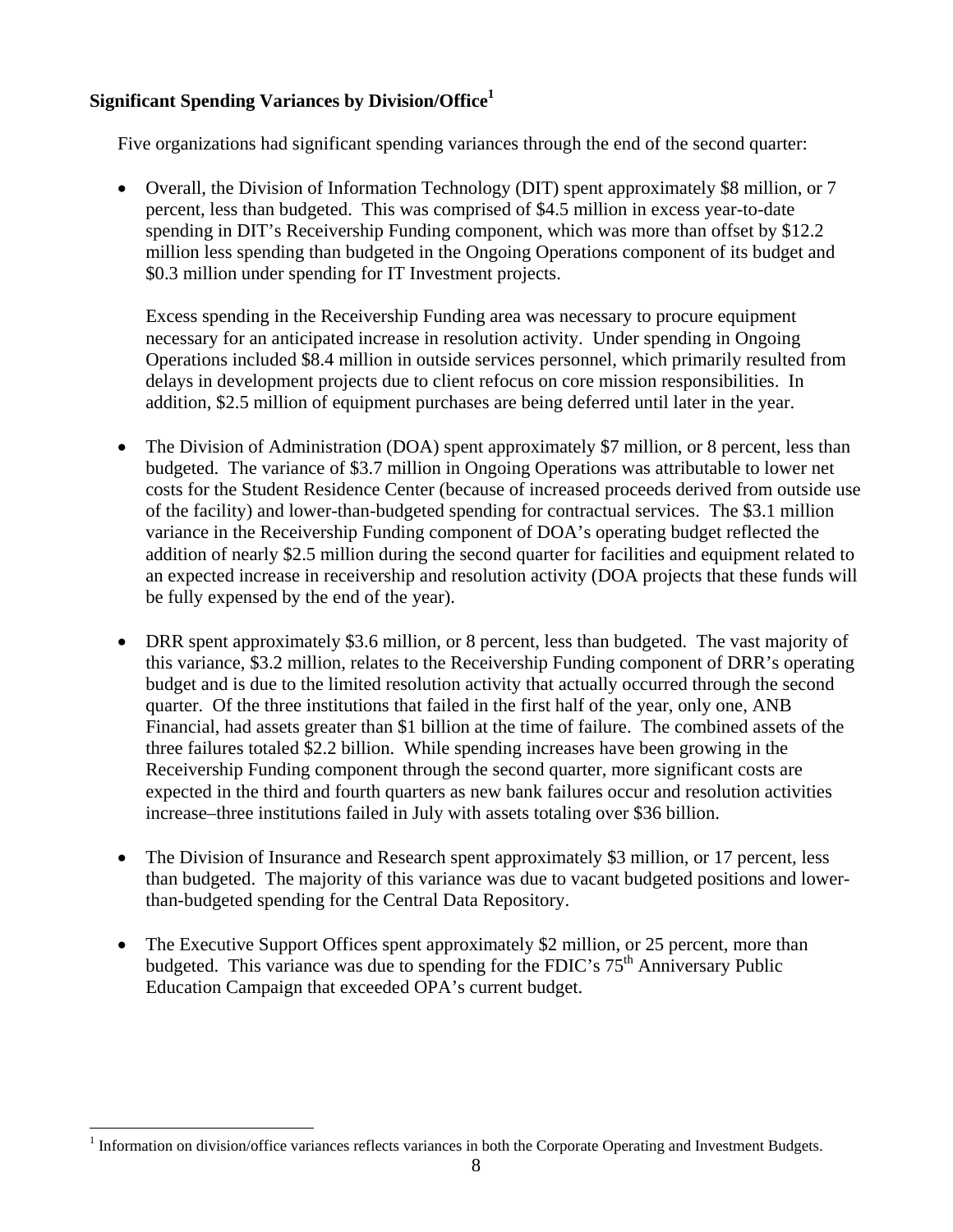## FDIC CFO REPORT TO THE BOARD – Second Quarter 2008

| <b>Fund Financial Results</b><br>(\$ in Millions) - Unaudited |    |        |     |             |                               |                     |                |
|---------------------------------------------------------------|----|--------|-----|-------------|-------------------------------|---------------------|----------------|
| <b>Balance Sheet</b>                                          |    |        |     |             | <b>Deposit Insurance Fund</b> |                     |                |
|                                                               |    |        |     |             | Quarterly                     |                     | Year-Over-Year |
|                                                               |    | Jun-08 |     | Mar-08      | Change                        | $Jun-07$            | Change         |
| Cash & cash equivalents                                       | \$ | 9,257  | \$  | 8,080 \$    | $1,177$ \$                    | 983S                | 8,274          |
| Investment in U.S. Treasury obligations, net                  |    | 43,218 |     | 43,626      | (408)                         | 49,116              | (5,898)        |
| Assessments receivable, net                                   |    | 627    |     | 442         | 185                           | 139                 | 488            |
| Interest receivable on investments and other assets, net      |    | 695    |     | 623         | 72                            | 805                 | (110)          |
| Receivables from resolutions, net                             |    | 2,179  |     | 751         | .428                          | 307                 | 1,872          |
| Property, buildings and other capitalized assets, net         |    | 355    |     | 347         |                               | 360                 | (5)            |
| Total Assets                                                  | \$ | 56,331 | \$. | 53,869 \$   | $2,462$ \$                    | 51,710 \$           | 4,621          |
| Accounts payable and other liabilities                        |    | 208    |     | 127         | 81                            | 122                 | 86             |
| Postretirement benefit liability                              |    | 116    |     | 116         |                               | 130                 | (14)           |
| Contingent Liabilities: future failures                       |    | 10,590 |     | 583         | 10.007                        | 31                  | 10,559         |
| Contingent Liabilities: litigation losses & other             |    | 200    |     | 200         |                               | 200                 |                |
| <b>Total Liabilities</b>                                      | \$ | 11.114 | \$  | $1,026$ \$  | $10,088$ \$                   | $483$ $\frac{6}{5}$ | 10,631         |
| FYI: Unrealized gain on available-for-sale securities, net    |    | 2,045  |     | 486         | 1,559                         | 153                 | 1,892          |
| FYI: Unrealized postretirement benefit gain                   |    | 19     |     | 19          |                               |                     | 17             |
| <b>FUND BALANCE</b>                                           | \$ | 45,217 |     | $52,843$ \$ | $(7,626)$ \$                  | $51,227$ \$         | (6,010)        |



| <b>Income Statement</b>                                      | <b>Deposit Insurance Fund</b> |          |      |                  |               |  |                       |  |                |
|--------------------------------------------------------------|-------------------------------|----------|------|------------------|---------------|--|-----------------------|--|----------------|
|                                                              |                               |          |      |                  | Quarterly     |  |                       |  | Year-Over-Year |
|                                                              |                               | $Jun-08$ |      | Mar-08           | <b>Change</b> |  | Jun-07                |  | Change         |
| Assessments earned                                           | Ж                             | .088     |      | $448$ \$         | $640$ \$      |  | $234$ \$              |  | 854            |
| Interest earned on investment securities                     |                               | .269     |      | 618              | 651           |  | 1.315                 |  | (46)           |
| Other revenue                                                |                               |          |      |                  |               |  |                       |  | (4)            |
| <b>Total Revenue</b>                                         | \$.                           | 2,359    |      | $1,067$ \$       | $1,292$ \$    |  | 1,555 <sup>S</sup>    |  | 804            |
| Operating expenses (includes depreciation expense)           |                               | 494      |      | 238              | 256           |  | 487                   |  |                |
| Provision for insurance losses                               |                               | 10.746   |      | 525              | 10.221        |  | (76)                  |  | 10,822         |
| Other expenses                                               |                               |          |      |                  |               |  |                       |  |                |
| Total Expenses & Losses                                      | \$.                           | 11.241   |      | 764 \$           | $10.477$ \$   |  | $412$ \ $\frac{1}{3}$ |  | 10,829         |
| Net (Loss)/Income \$                                         |                               | (8,882)  |      | $303$ \$         | $(9, 185)$ \$ |  | $1,143$ \$            |  | (10, 025)      |
| Unrealized gain/(loss) on available-for-sale securities, net |                               | .686     |      | 127              | 1,559         |  | (81)                  |  | 1,767          |
| Unrealized postretirement benefit gain/(loss)                |                               |          |      |                  |               |  |                       |  |                |
| <b>YTD Comprehensive (Loss)/Income \$</b>                    |                               | (7, 196) | - \$ | $430$ $\sqrt{3}$ | $(7,626)$ \$  |  | $1,062$ \$            |  | (8,258)        |

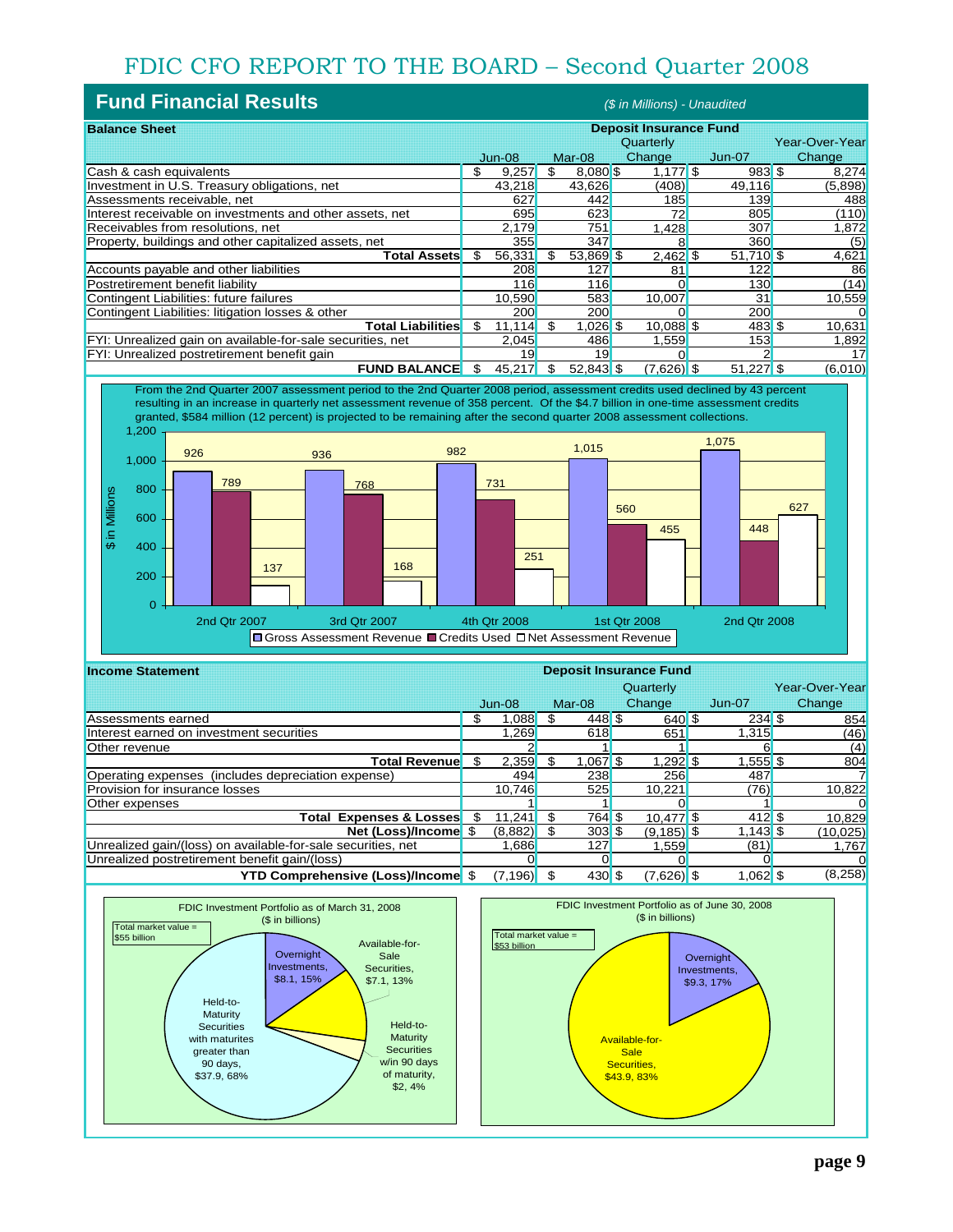## **Fund Financial Results - continued** *(\$ in Millions ) - Unaudited*

**Selected Financial Data**

| <b>Statements of Cash Flows</b>                          | <b>Deposit Insurance Fund</b> |          |     |            |               |  |               |  |                |
|----------------------------------------------------------|-------------------------------|----------|-----|------------|---------------|--|---------------|--|----------------|
|                                                          |                               |          |     |            | Quarterly     |  |               |  | Year-Over-Year |
|                                                          |                               | $Jun-08$ |     | Mar-08     | Change        |  | Jun-07        |  | Change         |
| Net Income $$$                                           |                               | (8,882)  | \$  | $303$ \$   | $(9, 185)$ \$ |  | $1,143$ \$    |  | (10,025)       |
| Amortization of U.S. Treasury obligations (unrestricted) |                               | 257      |     | 129        | 128           |  | 280           |  | (23)           |
| <b>TIPS Inflation Adjustment</b>                         |                               | (210)    |     | (80)       | (130)         |  | (213)         |  |                |
| Depreciation on property and equipment                   |                               | 27       |     | 13         | 14            |  | 26            |  |                |
| <b>Provision for insurance losses</b>                    |                               | 10,746   |     | 525        | 10,221        |  | (76)          |  | 10,822         |
| Unrealized gain on postretirement benefits               |                               |          |     |            |               |  |               |  |                |
| Net change in operating assets and liabilities           |                               | (1, 934) |     | (94)       | (1,840)       |  | (9)           |  | (1, 925)       |
| Net Cash Provided by Operating Activities                | \$                            |          | \$  | 796 \$     | $(792)$ \$    |  | $1,151$ \$    |  | (1, 147)       |
| Investments matured and sold                             |                               | 5,009    |     | 3.039      | 1,970         |  | 4,565         |  | 444            |
| Investments purchased (includes purchase of property and |                               |          |     |            |               |  |               |  |                |
| equipment)                                               |                               |          |     |            | (1)           |  | (7.687)       |  | 7,686          |
| Net Cash Provided by/(Used by) Investing Activities      | S                             | 5,008    | \$. | $3,039$ \$ | $1,969$ \$    |  | $(3, 122)$ \$ |  | 8,130          |
| Net Increase (Decrease) in Cash and Cash Equivalents     |                               | 5,012    |     | 3,835      | 1,177         |  | (1,971)       |  | 6,983          |
| Cash and Cash Equivalents at beginning of year           |                               | 4,245    |     | 4,245      |               |  | 2,954         |  | 1,291          |
| <b>Cash and Cash Equivalents - Ending</b>                | S                             | 9,257    |     | $8,080$ \$ | $1,177$ \$    |  | $983$ \$      |  | 8,274          |

## **FSLIC Resolution Fund**

|                                      |           |            | Quarterly |            | Year-Over-Year |
|--------------------------------------|-----------|------------|-----------|------------|----------------|
|                                      | $Jun-08$  | Mar-08     | Change    | Jun-07     | Change         |
| Cash and cash equivalents            | 3,444     | $3,415$ \$ | $29$ \$   | $3,716$ \$ | (272)          |
| Accumulated deficit, net             | (123,811) | (123, 825) | 14        | (123, 875) | 64             |
| <b>Resolution equity</b>             | 3,458     | 3.444      | 14        | 3,751      | (293)          |
| Total revenue                        | 43        | $23$ \$    | $20$ \$   | $106$ \$   | (63)           |
| <b>Operating expenses</b>            |           |            |           |            |                |
| Goodwill/Guarini litigation expenses | 77        |            |           | 167        | (90)           |
| Net (loss)/Income                    | $(41)$ \$ | $(55)$ \$  | $14$ \$   | $(41)$ \$  | 0              |

| Receivership Selected Statistics June 2008 vs. June 2007 |    |          |      |          |            |      |          |     |               |        |                  |          |     |               |        |
|----------------------------------------------------------|----|----------|------|----------|------------|------|----------|-----|---------------|--------|------------------|----------|-----|---------------|--------|
|                                                          |    |          |      | DF       | <b>FRF</b> |      |          |     |               |        | <b>ALL FUNDS</b> |          |     |               |        |
| $(\$$ in millions)<br>Year-to-Date                       |    | $Jun-08$ |      | $Jun-07$ | Change     |      | $Jun-08$ |     | <b>Jun-07</b> | Change |                  | $Jun-08$ |     | <b>Jun-07</b> | Change |
| <b>Total Receiverships</b>                               |    | 22       |      | 24       | (2)        |      | 9        |     | 15            | (6)    |                  | 31       |     | 39            | (8)    |
| Assets in Liquidation                                    | S  | 2.343    | -S   | 321      | 2.022      | - \$ | 34       | \$. | 32            | 2      | S                | 2.377    | \$. | 353           | 2.024  |
| <b>Collections</b>                                       | \$ | 221      | - \$ | 47       | 174        | - \$ | 4        | \$  | 33            | (29)   | -\$              | 225      | -SS | 80            | 145    |
| Dividends Paid                                           | \$ | 232      |      | 252      | $(20)$ \$  |      | 4        | \$  |               | 3      | \$               | 236      |     | 253           | (17)   |

#### **Top Ten Bank & Thrift Failures from 1934 - 2008 by Asset Size**

|  | (\$ in Billions) |  |
|--|------------------|--|
|  |                  |  |

| <b>Institution Name</b>                          | l ocation.      | Date of<br>Assistance/<br>Failure | Receiver     | <b>Total Assets</b> | Estimated*/<br><b>Actual Loss</b> |
|--------------------------------------------------|-----------------|-----------------------------------|--------------|---------------------|-----------------------------------|
| Continental Illinois N. B. & T                   | Chicago, IL     | 5/17/1984                         | <b>FDIC</b>  | \$40.0              | \$1.1                             |
| First RepublicBank Corp. (41 affiliates)         | Dallas, TX      | 7/29/1988                         | <b>FDIC</b>  | \$32.5              | \$4.0                             |
| IndyMac Bank FSB*                                | Pasadena, CA    | 7/11/2008                         | <b>FDIC</b>  | \$32.0              | \$8.9                             |
| American Savings & Loan Assoc.                   | Stockton, CA    | 9/7/1988                          | <b>FSLIC</b> | \$30.2              | \$5.4                             |
| Bank of New England Corp (3 affiliates)          | Boston, MA      | 1/6/1991                          | <b>FDIC</b>  | \$21.7              | \$0.724                           |
| MCorp (20 affiliates)                            | Dallas, TX      | 3/29/1989                         | <b>FDIC</b>  | \$15.6              | \$2.8                             |
| Gilbraltar Savings (2 affiliates)                | Simi Valley, CA | 3/31/1989                         | <b>FSLIC</b> | \$15.1              | \$0.095                           |
| <b>First City Bancorporation (60 affiliates)</b> | Houston, TX     | 4/20/1988                         | <b>FDIC</b>  | \$13.0              | \$1.1                             |
| Homefed Bank, FA                                 | San Diego, CA   | 7/6/1992                          | <b>RTC</b>   | \$12.2              | \$0.752                           |
| Southeast Bank, NA                               | Miami, FL       | 9/19/1991                         | <b>FDIC</b>  | \$11.0              | \$0.0                             |

Source: Historical Statistics on Banking, Managing the Crisis, and Failed Bank Cost Analysis Database.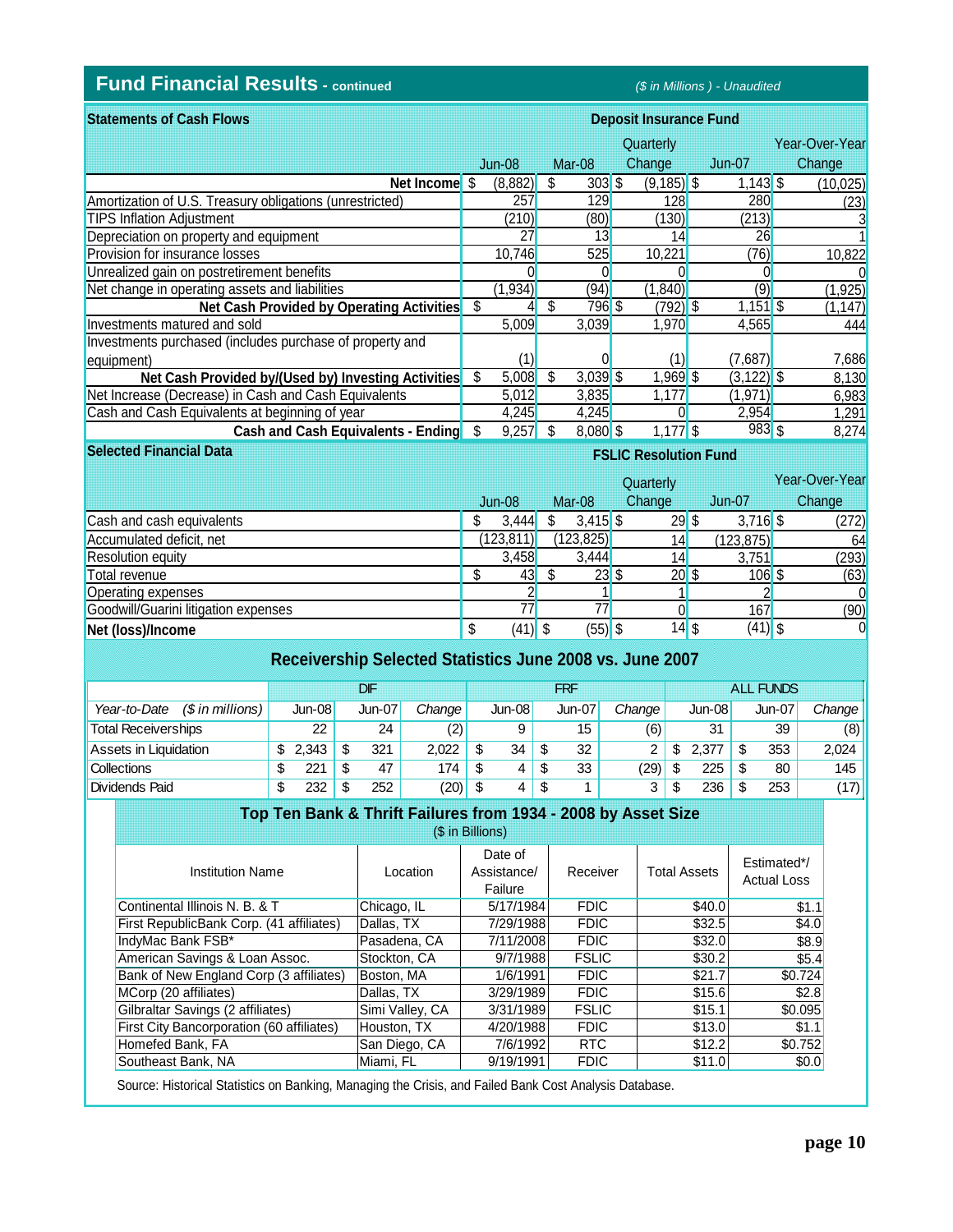| <b>Deposit Insurance Fund Portfolio Summary</b><br>(in millions)                                                                            |              |                      |                                  |  |  |  |  |  |  |
|---------------------------------------------------------------------------------------------------------------------------------------------|--------------|----------------------|----------------------------------|--|--|--|--|--|--|
|                                                                                                                                             | 6/30/08      | 12/31/07             | Change                           |  |  |  |  |  |  |
| Par Value                                                                                                                                   | \$47,778     | \$47,562             | \$216                            |  |  |  |  |  |  |
| Amortized Cost (Book Value)                                                                                                                 | \$50,428     | \$50,469             | ( \$41)                          |  |  |  |  |  |  |
| <b>Market Value</b>                                                                                                                         | \$52,473     | \$52,378             | \$95                             |  |  |  |  |  |  |
| Primary Reserve <sup>1</sup>                                                                                                                | \$53,150     | \$14,317             | \$38,833                         |  |  |  |  |  |  |
| Primary Reserve % of Total Portfolio                                                                                                        | 100%         | 26.9%                | 73.1%                            |  |  |  |  |  |  |
| Year-to-Date Total Return (Portfolio)                                                                                                       | 2.659%       | 8.629%               | not applicable                   |  |  |  |  |  |  |
| Year-to-Date Total Return (Benchmark) <sup>2</sup>                                                                                          | 2.362%       | 8.861%               | not applicable                   |  |  |  |  |  |  |
| Total Return Variance (in basis points)                                                                                                     | 29.7         | (23.2)               | not applicable                   |  |  |  |  |  |  |
| Yield-to-Maturity <sup>3</sup>                                                                                                              | 4.44%        | 4.72%                | (0.28%)                          |  |  |  |  |  |  |
| Weighted Average Maturity (in years)                                                                                                        | 3.63         | 4.06                 | (0.43)                           |  |  |  |  |  |  |
| Effective Duration (in years) <sup>4</sup><br><b>Total Portfolio</b><br>Available-for-Sale Securities<br><b>Held-to-Maturity Securities</b> | 2.86<br>3.47 | 3.19<br>1.29<br>3.94 | (0.33)<br>2.18<br>not applicable |  |  |  |  |  |  |

1 The Primary Reserve is the total market value (including accrued interest) of overnight investments, available-for-sale (AFS) securitites and held-to-maturity (HTM) securities maturing within three months. NOTE: All of the DIF portfolio's HTM securities were reclassified as AFS securities effective as of June 30, 2008, because it was determined that in light of significant actual and potential resolution-related outlays, the FDIC could no longer assert that it had the positive intent and ability to hold its HTM securities until maturity dates.

 $^2$  The benchmark is the total return of the Merrill Lynch 1-10 Year U.S. Treasury Index.

 $^3$  The Yield-to-Maturity includes the potential yield of Treasury Inflation-Protected Securities (TIPS), which assumes an average 2.2% annual increase in the CPI over the remaining life of each TIPS.

<sup>4</sup> For each TIPS, an estimated 80% "yield beta" factor is applied to its real yield duration to arrive at an estimated effective duration.

| National Liquidation Fund (NLF) Investment Portfolio Summary<br>(Dollar Values in Millions) |                |                      |                            |  |  |  |  |  |
|---------------------------------------------------------------------------------------------|----------------|----------------------|----------------------------|--|--|--|--|--|
|                                                                                             | 6/30/08        | 12/31/07             | Change                     |  |  |  |  |  |
| Book Value <sup>5</sup><br>Yield-to-Maturity<br>Weighted Average Maturity (in days)         | \$583<br>2.43% | \$393<br>4.22%<br>19 | (\$190)<br>(1.79%)<br>(18) |  |  |  |  |  |

 $^5$  Due to the short-term nature of the NLF, the portfolio's Book and Market Values are identical for reporting purposes.

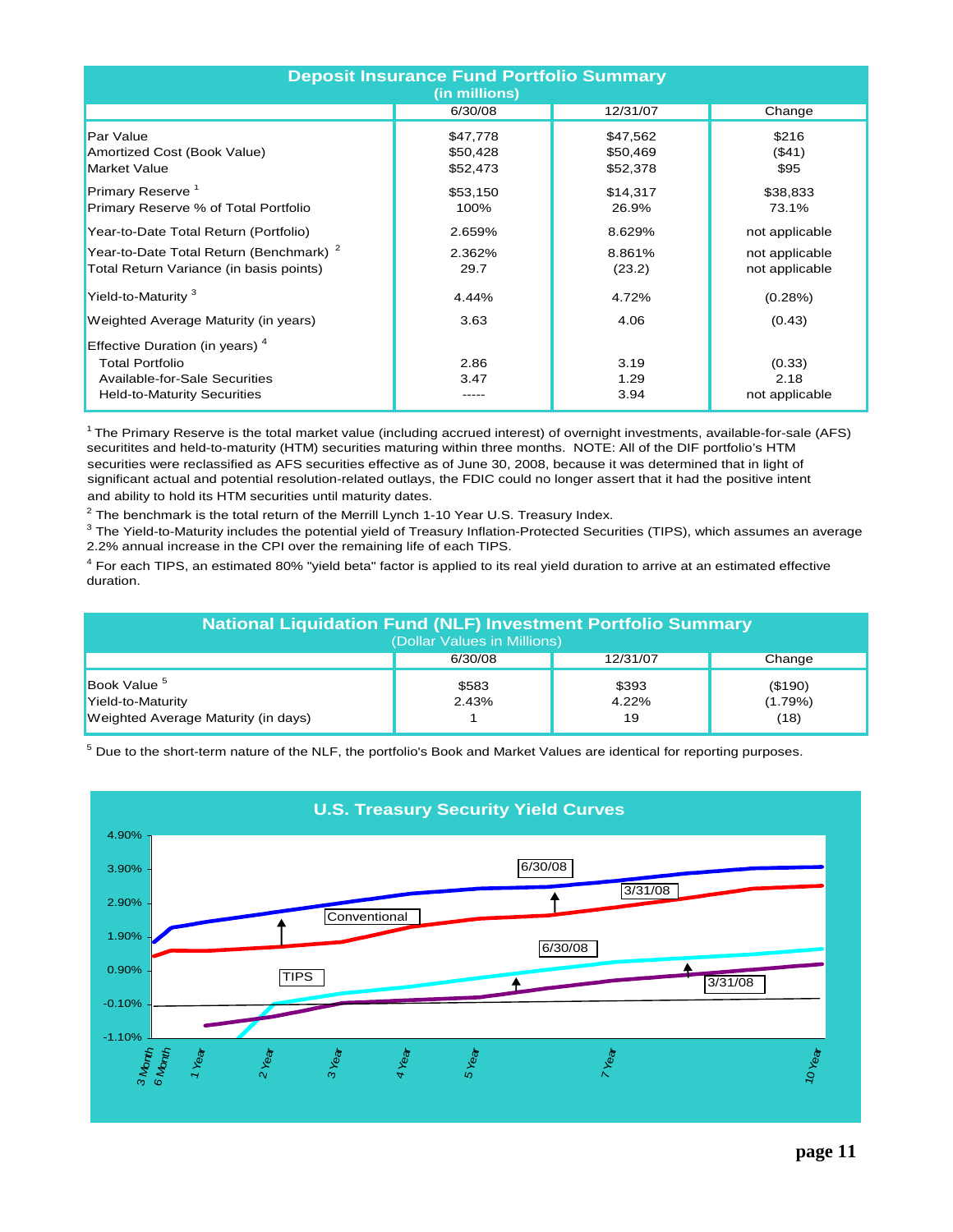# **Approved Investment Strategies**

## **DEPOSIT INSURANCE FUND**

**Strategy as of 2nd Quarter 2008**

Maintain a \$150 million target floor overnight investment balance.

Strategically invest all available funds in excess of the target overnight investment balance, which may include purchasing conventional Treasury securities within the zero- to six-year maturity sector, purchasing Treasury Inflation-Protected Securities (TIPS) within the two- to ten-year maturity sector, and/or purchasing callable Treasury securities, subject subject to the following limitations:

 $\rightarrow$  All newly purchased Treasury securities shall be designated available-for-sale (AFS).

 $\rightarrow$  Newly purchased AFS conventional Treasury securities should have maturities of six years or less.

Increase the portfolio's primary reserve balance to the maximum extent possible.

**Strategy Changes for 3rd Quarter 2008**

Invest all proceeds from assessments, maturing securities, coupon and other interest payments, and receivership dividends in overnight investments for potential resolution funding needs.

# **NATIONAL LIQUIDATION FUND**

## **Strategy as of 2nd Quarter 2008**

Maintain a target overnight investment balance between \$20 million and \$25 million.

Strategically invest the remaining funds in the zero- to 12-month maturity sector.

**Strategy Changes for 3rd Quarter 2008**

No changes in strategy.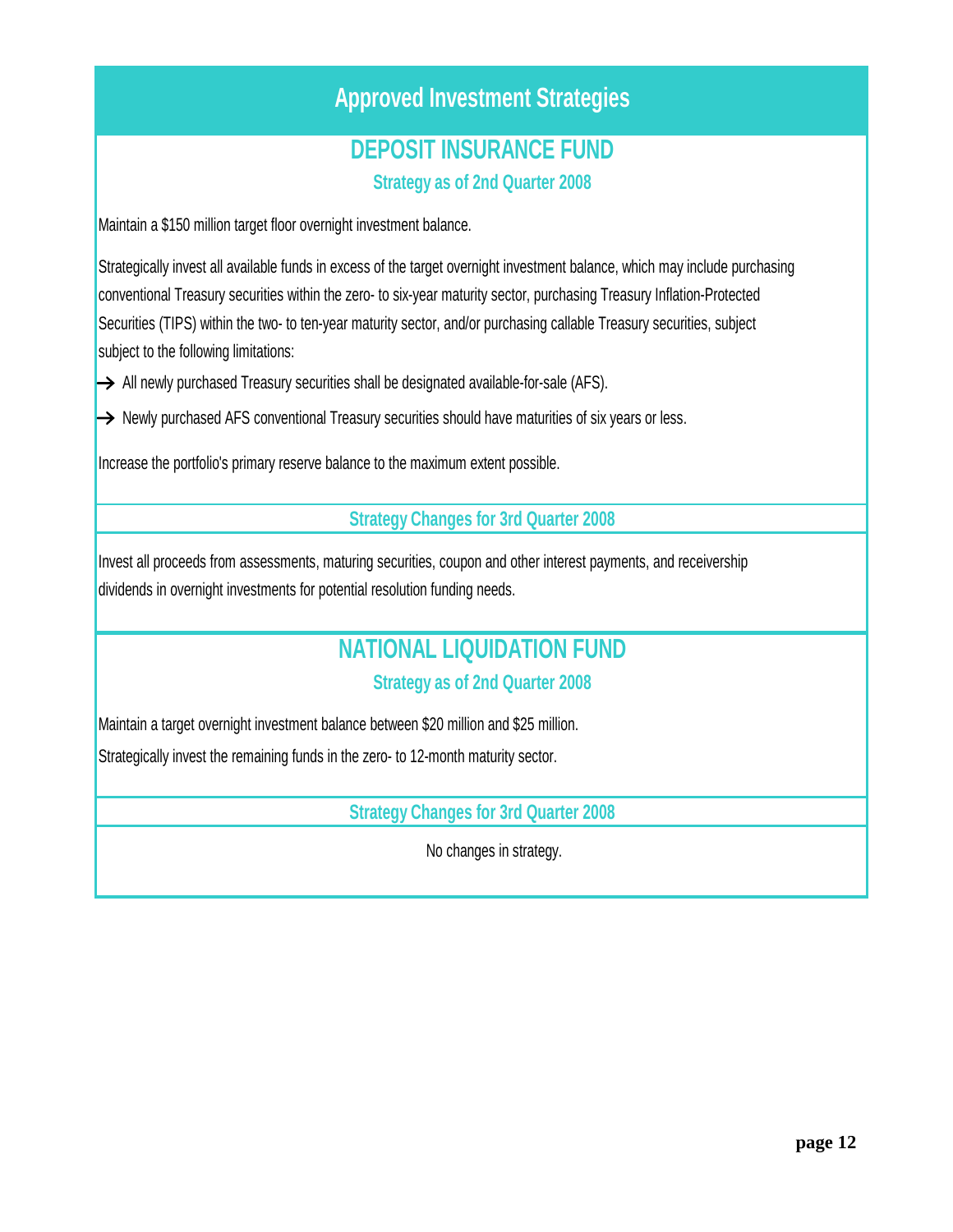| <b>Executive Summary of 2008 Budget and Expenditures</b><br>by Major Expense Category<br>Through June 30, 2008<br>(Dollars in Thousands)                                                             |                                                                     |                                                                     |                                                  |                                                                    |  |  |
|------------------------------------------------------------------------------------------------------------------------------------------------------------------------------------------------------|---------------------------------------------------------------------|---------------------------------------------------------------------|--------------------------------------------------|--------------------------------------------------------------------|--|--|
| Major Expense Category                                                                                                                                                                               | <b>YTD</b><br><b>Budget</b>                                         | <b>YTD</b><br>Expenditures                                          | $%$ of<br><b>Budget Used</b>                     | Variance                                                           |  |  |
| <b>Corporate Operating Budget</b>                                                                                                                                                                    |                                                                     |                                                                     |                                                  |                                                                    |  |  |
| <b>Ongoing Operations</b>                                                                                                                                                                            |                                                                     |                                                                     |                                                  |                                                                    |  |  |
| Salaries & Compensation<br><b>Outside Services - Personnel</b><br>Travel<br><b>Buildings</b><br>Equipment<br><b>Outside Services - Other</b><br>Other Expenses                                       | \$338,761<br>87,926<br>29,446<br>27,217<br>21,048<br>7,015<br>5,321 | \$331,405<br>71,597<br>30,037<br>26,717<br>18,047<br>9,139<br>4,563 | 98%<br>81%<br>102%<br>98%<br>86%<br>130%<br>86%  | (\$7,356)<br>(16,329)<br>591<br>(500)<br>(3,001)<br>2,124<br>(758) |  |  |
| <b>Total Ongoing Operations</b>                                                                                                                                                                      | \$516,734                                                           | \$491,505                                                           | 95%                                              | $(\$25,229)$                                                       |  |  |
| <b>Receivership Funding</b><br>Salaries & Compensation<br><b>Outside Services - Personnel</b><br>Travel<br><b>Buildings</b><br>Equipment<br><b>Outside Services - Other</b><br><b>Other Expenses</b> | \$2,565<br>20,109<br>2,777<br>2,556<br>1,368<br>263<br>751          | \$1,217<br>16,691<br>1,270<br>1,364<br>4,901<br>626<br>1,551        | 47%<br>83%<br>46%<br>53%<br>358%<br>238%<br>207% | (\$1,348)<br>(3,418)<br>(1,507)<br>(1,192)<br>3,533<br>363<br>800  |  |  |
| <b>Total Receivership Funding</b>                                                                                                                                                                    | \$30,389                                                            | \$27,620                                                            | 91%                                              | $(\$2,769)$                                                        |  |  |
| <b>Total Corporate Operating Budget</b>                                                                                                                                                              | \$547,123                                                           | \$519,125                                                           | 95%                                              | $(\$27,998)$                                                       |  |  |
| <b>Investment Budget</b> <sup>1</sup>                                                                                                                                                                | \$14,713                                                            | \$14,413                                                            | 98%                                              | $(\$300)$                                                          |  |  |
| <b>Grand Total</b>                                                                                                                                                                                   | \$561,836                                                           | \$533,538                                                           | 95%                                              | $(\$28,298)$                                                       |  |  |

1) Budgets for investment projects are approved on a multi-year basis; the year-to-date budget amount reflects the 2008 spending estimates for approved projects. Detailed quarterly reports on the status of those projects are provided separately to the Board by the Capital Investment Review Committee.